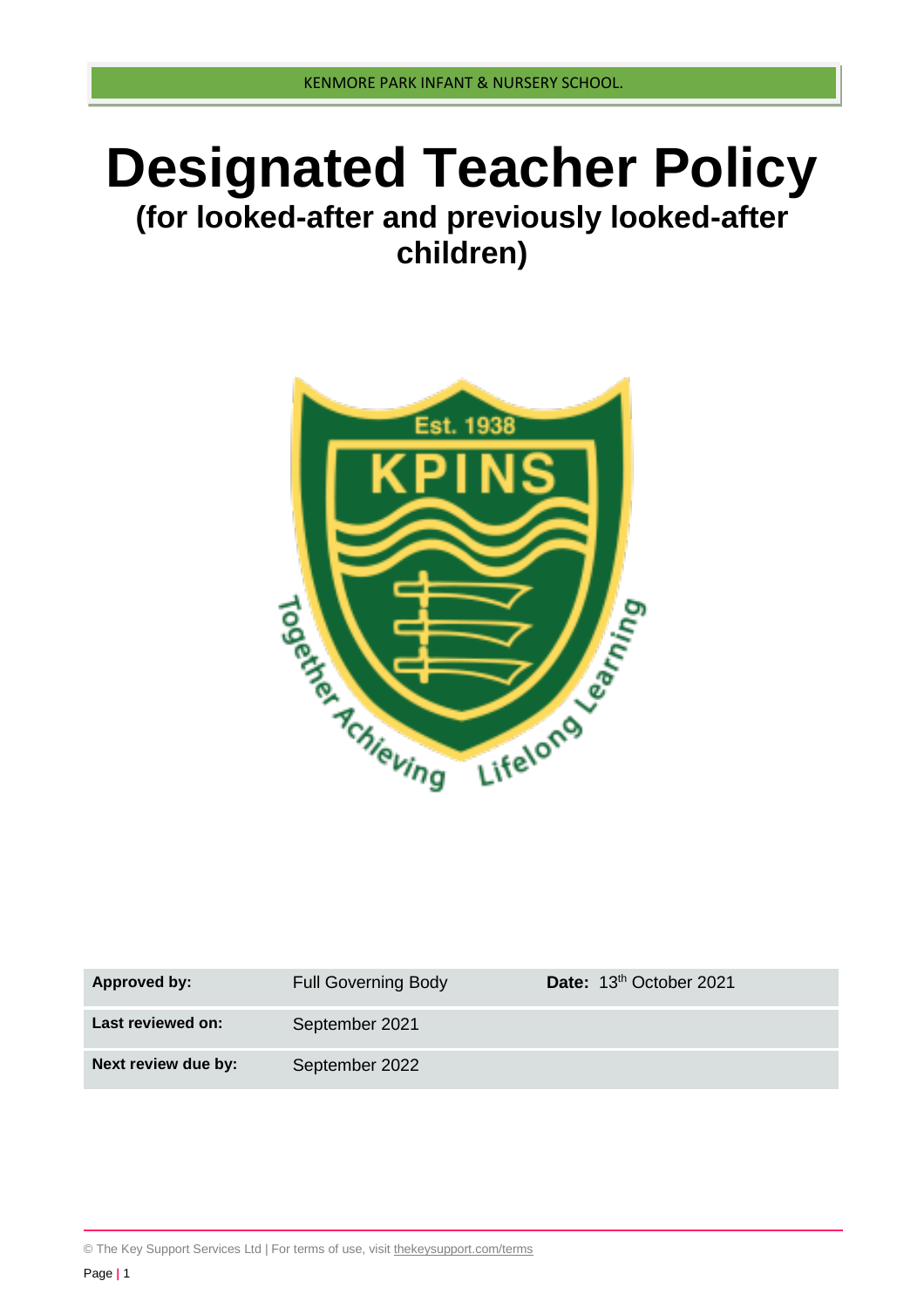## **Contents**

#### <span id="page-1-0"></span>**1. Aims**

The school aims to ensure that:

- A suitable member of staff is appointed as the designated teacher for looked-after and previously lookedafter children
- The designated teacher promotes the educational achievement of looked-after and previously looked-after children, and supports other staff members to do this too
- Staff, parents, carers and guardians are aware of the identity of the designated teacher, how to contact them and what they are responsible for

## <span id="page-1-1"></span>**2. Legislation and statutory guidance**

This policy is based on the Department for Education's [statutory guidance on the designated teacher for](https://www.gov.uk/government/publications/designated-teacher-for-looked-after-children)  [looked-after and previously looked-after children.](https://www.gov.uk/government/publications/designated-teacher-for-looked-after-children)

It also takes into account [section 20](http://www.legislation.gov.uk/ukpga/2008/23/section/20) and [section 20A](http://www.legislation.gov.uk/ukpga/2008/23/section/20A) of the Children and Young Persons Act 2008.

## <span id="page-1-2"></span>**3. Definitions**

**Looked-after children** are registered pupils that are:

- $\sum$  In the care of a local authority, or
- Provided with accommodation by a local authority in the exercise of its social services functions, for a continuous period of more than 24 hours

**Previously looked-after children** are registered pupils that fall into either of these categories:

They were looked after by a local authority but ceased to be as a result of any of the following:

- $\circ$  A child arrangements order, which includes arrangements relating to who the child lives with and when they are to live with them
- o A special guardianship order
- o An adoption order

> They appear to the governing board to have:

- Been in state care in a place outside of England and Wales because they would not have otherwise been cared for adequately, and
- o Ceased to be in that state care as a result of being adopted

**Personal education plan (PEP)** is part of a looked-after child's care plan that is developed with the school. It forms a record of what needs to happen and who will make it happen to ensure the child reaches their full potential.

Kenmore Park Infant & Nursery School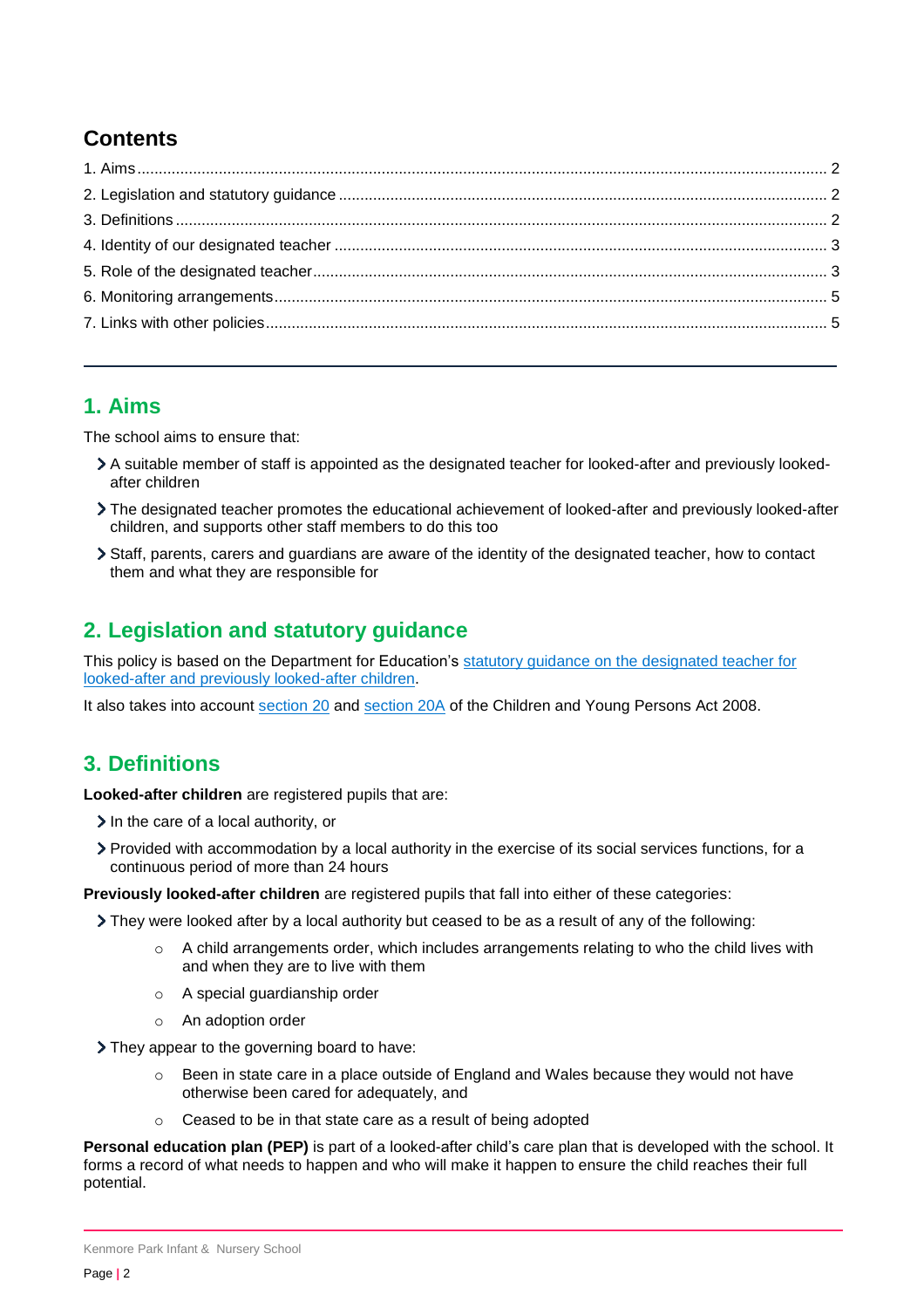**Virtual school head (VSH)** is a local authority officer responsible for promoting the educational achievement of their authority's looked-after children, working across schools to monitor and support these pupils as if they were in a single school. The VSH is also responsible for providing information and advice to schools, parents and guardians in respect of previously looked-after children.

### <span id="page-2-0"></span>**4. Identity of our designated teacher**

Our designated teacher is Mr. Snowden

You can contact him by email [office@kpins.harrow.sch.uk](mailto:office@kpins.harrow.sch.uk) for the attention of the designated teacher for children looked after or previously looked after.

Our designated teacher takes lead responsibility for promoting the educational achievement of looked-after and previously looked-after children at our school. They are your initial point of contact for any of the matters set out in the section below.

## <span id="page-2-1"></span>**5. Role of the designated teacher**

#### **5.1 Leadership responsibilities**

The designated teacher will:

- Act as a central point of initial contact within the school for any matters involving looked-after and previously looked-after children
- Promote the educational achievement of every looked-after and previously looked-after child on roll by:
	- o Working with VSHs
	- $\circ$  Promoting a whole school culture where the needs of these pupils matter and are prioritised

Take lead responsibility for ensuring school staff understand:

- $\circ$  The things which can affect how looked-after and previously looked-after children learn and achieve
- $\circ$  How the whole school supports the educational achievement of these pupils
- Contribute to the development and review of whole school policies to ensure they consider the needs of looked-after and previously looked-after children
- Promote a culture in which looked-after and previously looked-after children are encouraged and supported to engage with their education and other school activities
- Act as a source of advice for teachers about working with looked-after and previously looked-after children
- Work directly with looked-after and previously looked-after children and their carers, parents and guardians to promote good home-school links, support progress and encourage high aspirations
- Have lead responsibility for the development and implementation of looked-after children's PEPs
- Work closely with the school's designated safeguarding lead to ensure that any safeguarding concerns regarding looked-after and previously looked-after children are quickly and effectively responded to
- Involve parents and guardians of previously looked-after children in decisions affecting their child's education

#### **5.2 Supporting looked-after children**

The designated teacher will:

- Make sure looked-after children's PEPs meet their needs by working closely with other teachers to assess each child's specific educational needs
- Have overall responsibility for leading the process of target-setting in PEPs
- Monitor and track how looked-after children's attainment progresses under their PEPs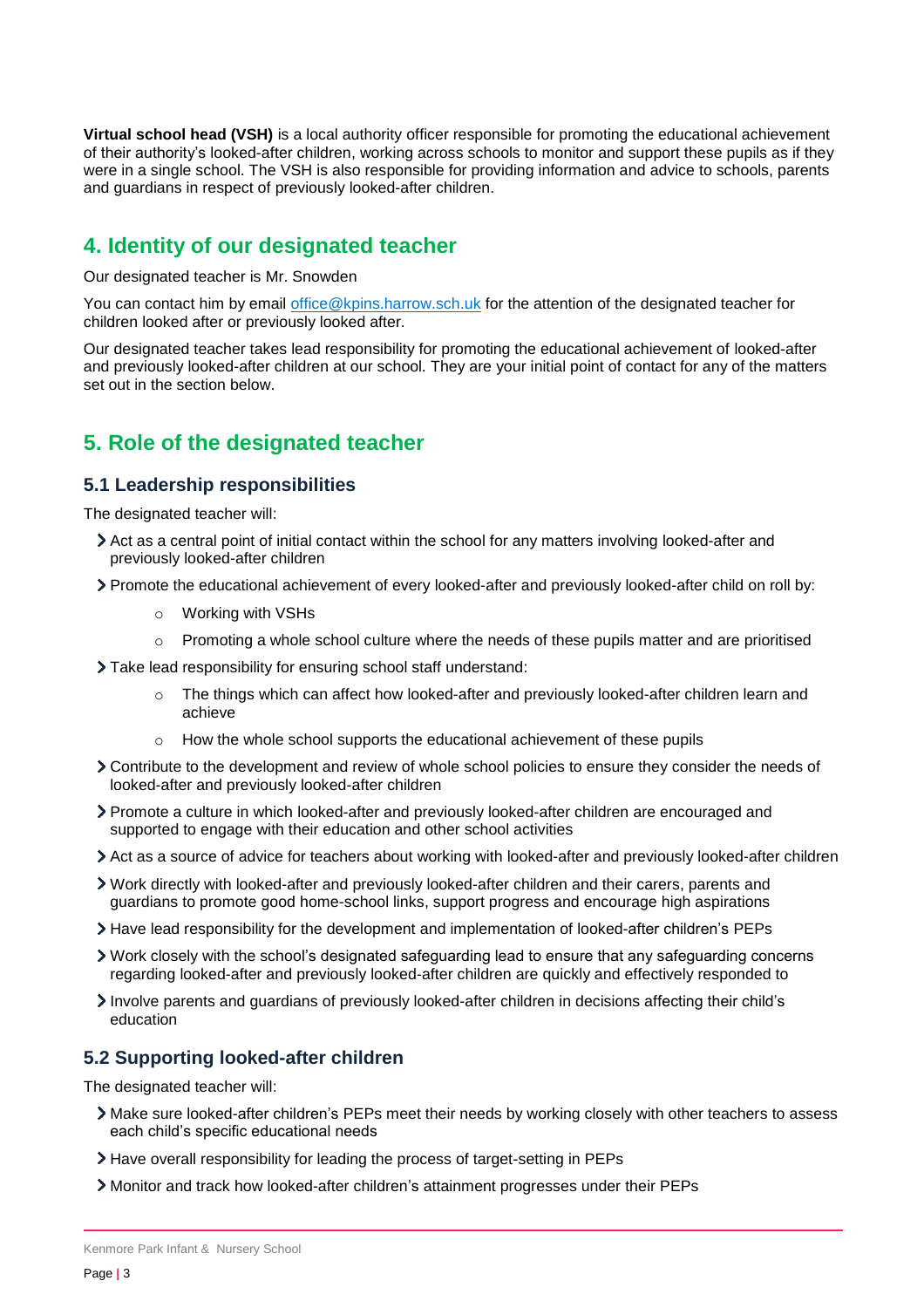- If a child is not on track to meet their targets, be instrumental in agreeing the best way forward with them in order to make progress, and ensure that this is reflected in their PEP
- Ensure the identified actions of PEPs are put in place
- During the development and review of PEPs, help the school and relevant local authority decide what arrangements work best for pupils
- > Ensure that:
	- $\circ$  A looked-after child's PEP is reviewed before the statutory review of their care plan this includes making sure the PEP is up to date and contains any new information since the last PEP review, including whether agreed provision is being delivered
	- $\circ$  PEPs are clear about what has or has not been taken forward, noting what resources may be required to further support the child and from where these may be sourced
	- $\circ$  The updated PEP is passed to the child's social worker and VSH ahead of the statutory review of their care plan
- Transfer a looked-after child's PEP to their next school or college, making sure it is up to date and that the local authority responsible for looking after them has the most recent version

#### **5.3 Supporting both looked-after children and previously looked-after children**

The designated teacher will:

- Ensure the specific needs of looked-after and previously looked-after children are understood by staff and reflected in how the school uses pupil premium funding
- Work with VSHs to agree how pupil premium funding for looked-after children can most effectively be used to improve their attainment
- Help raise the awareness of parents and guardians of previously looked-after children about pupil premium funding and other support for these children
- Play a key part in decisions on how pupil premium funding is used to support previously looked-after children
- Encourage parents' and guardians' involvement in deciding how pupil premium funding is used to support their child, and be the main contact for queries about its use
- Ensure teachers have awareness and understanding of the specific needs of looked-after and previously looked-after children in areas like attendance, homework, behaviour and future career planning
- Be aware of the special educational needs (SEN) of looked-after and previously looked-after children, and make sure teachers also have awareness and understanding of this
- Ensure the [SEND code of practice,](https://www.gov.uk/government/publications/send-code-of-practice-0-to-25) as it relates to looked-after children, is followed
- Make sure PEPs work in harmony with any education, health and care (EHC) plans that a looked-after child may have
- Ensure that, with the help of VSHs, they have the skills to identify signs of potential SEN issues in lookedafter and previously looked-after children, and know how to access further assessment and support where necessary
- Ensure that they and other staff can identify signs of potential mental health issues in looked-after and previously looked-after children and understand where the school can draw on specialist services
- Put in place robust arrangements to have strengths and difficulties questionnaires (SDQs) completed for looked-after children, and use the results of these SDQs to inform PEPs
- Put in place mechanisms for understanding the emotional and behavioural needs of previously lookedafter children

#### **5.4 Relationships beyond the school**

The designated teacher will:

Proactively engage with social workers and other professionals to enable the school to respond effectively to the needs of looked-after and previously looked-after children